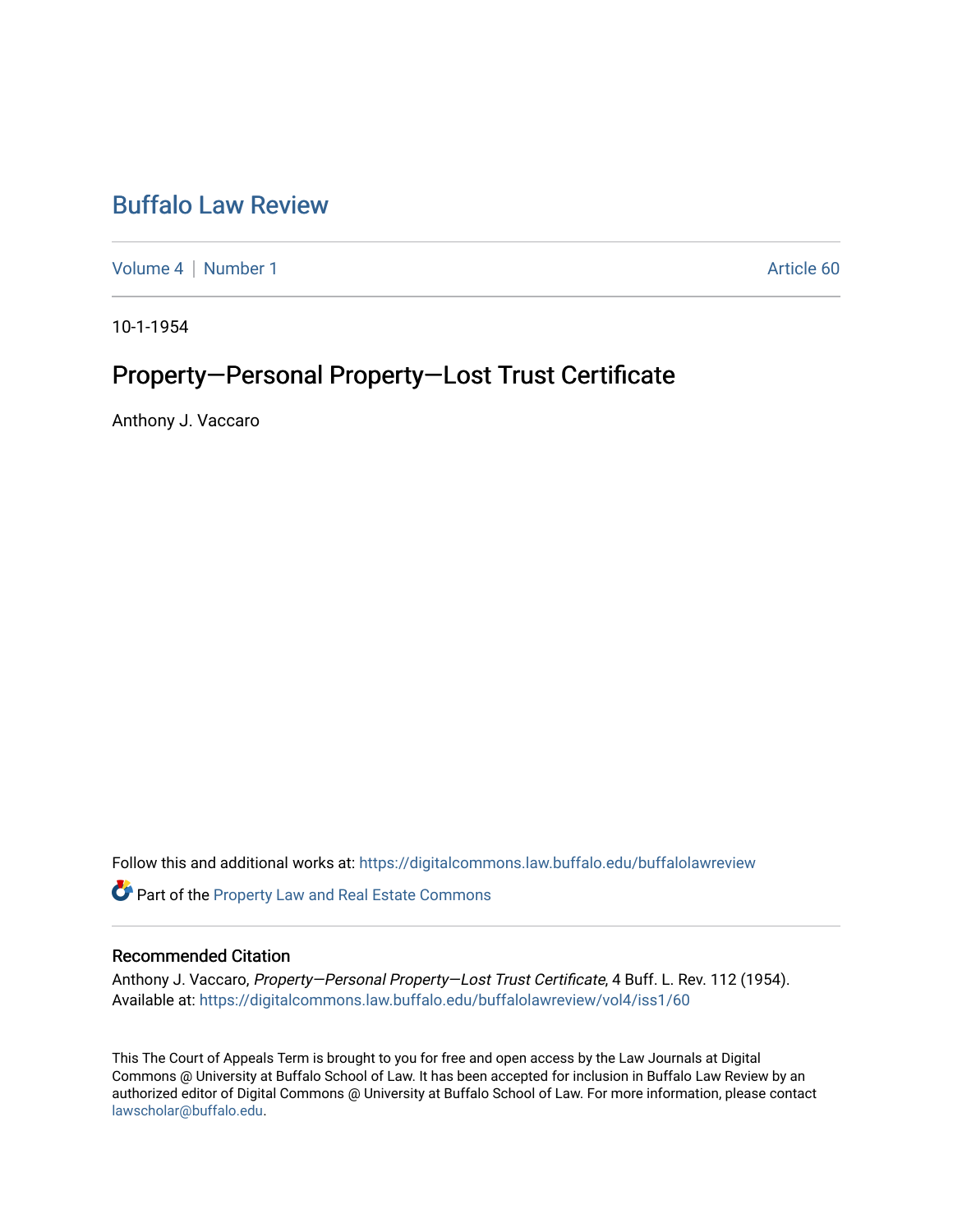possessor thereupon assumes a hostile attitude toward any rights of the owner.86 The possessor's claim of right may **be** under a written instrument or judgment<sup>37</sup> or be unwritten.<sup>38</sup>

The majority of the court maintained that the railroad's easement ended in 1935<sup>39</sup> and that actual notice to the fee holders was unnecessary. Since the railroad and its successor the respondent possessed the land until 1952, the statutory requirement of fifteen years was met and title passed by adverse possession. It was further contended that the respondent himself having occupied the land from 1936 to 1952 under a mortgage purporting to be on the fee held adversely to the appellants under a written instrument.

The dissenters sought to resolve the issues in favor of the appellants. Judge Desmond conceded that there were no precise holdings regarding the mortgagee's right to **cut** off an interest other than that of his mortgagor but felt that the general rule of equity imposing a duty on one in possession to protect the interest of those upon whom his possession depends<sup>40</sup> was applicable to this situation, since the respondent owed a duty to the railroad which in turn owed a duty to the fee holders.<sup>41</sup>

The dissent also insisted that where possession is begun with permission, there can be no adverse possession without giving direct notice of the hostile claim to the owner, and that this rule is applied throughout the United States.<sup>42</sup>

#### *B. Personal Property*

### *Lost Trust Certificate*

Plaintiffs represented a stock exchange firm which acquired five certificates of **100** shares each in a land trust in 1888. Four of the certificates were indorsed for transfer and had been presented for transfer on the books of the land trust, but the fifth one was never presented. Plaintiffs contended that it was lost

*<sup>36.</sup> Ibid.*

*<sup>37.</sup>* **C. P.A. § 37.**

**<sup>38.</sup> C. P. A. § 39. 39. See** *Heard v. City of Brooklyn,* **60** *N.Y.* **242 (1875) ; see also** *Miner v. New* York Central & H. R. R. Co.; Roby v. New York Central & H. R. R. Co., supra note 30.<br>40. Cf. Burhans v. Van Zandt, 7 N. Y. 523 (1852); Ten Eyck v. Craig, supra

**note 32;** *Van Duzer v. Anderson, 306* **N.Y. 707, 117 N.E. 2d 805 (1954). 41. See** *Becker v. McCrea,* **193 N.Y. 423, 86 N.E.** 463 **(1908).**

<sup>42.</sup> **See** *City of New York v. Coney Island Fire Dept.,* **259 App. Div. 286, 18 N.Y. S. 2d 923 (2d Dep't 1940),** *aff'd,* **285 N.Y. 535, 32 N.E. 2d 827 (1941) ;** *Branch v. Central Trust Co.,* **320 Ill. 432, 151 N.E. 284 (1926);** *City of Grand Rapids v. Pere Marquette Ry. Co.,* **248 Mich. 686, 227** *N.* **W. 797 (1929).**